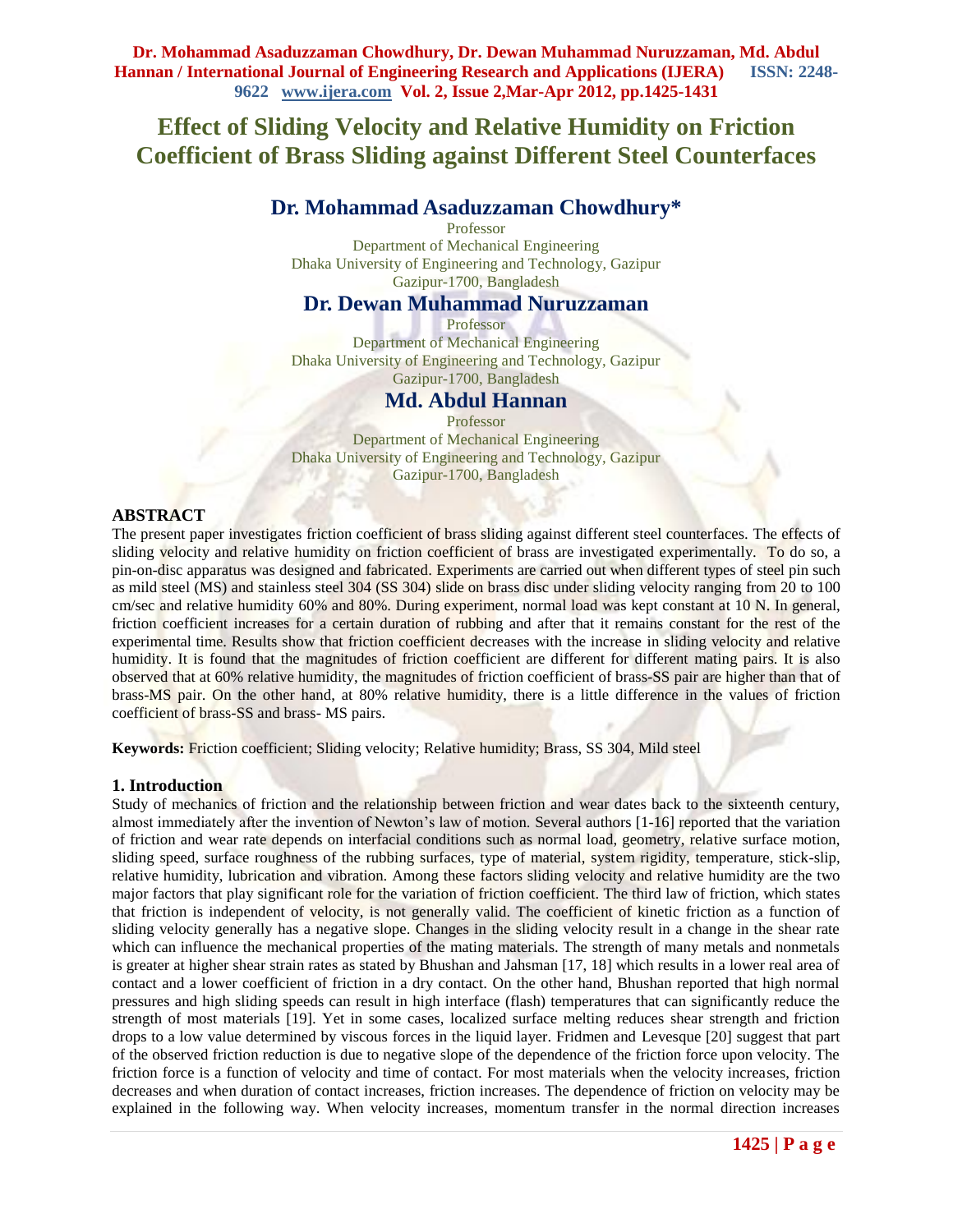producing an upward force on the upper surface. This results in an increased separation between the two surfaces which will decrease the real area of contact. Contributing to the increased separation is the fact that at higher speeds, the time during which opposite asperities compress each other is reduced increasing the level on which the top surfaces moves.

On the other hand friction co-efficient increases with the decrease of relative humidity [21–25].

Despite the aforementioned investigations, the combined effects of sliding velocity and relative humidity on friction coefficient of brass are yet to be clearly understood. Therefore in this study an attempt is made to investigate the simultaneous effect of sliding velocity and relative humidity on friction coefficient of brass sliding against different steel counterfaces such as mild steel and SS 304. Nowadays, brass is widely used for sliding/rolling applications where low friction is required such as gears, bearings, valves etc. Due to these tribological applications, brass has been selected as test material in this study. .

It is expected that the applications of these results will contribute to the different concerned mechanical processes.

#### **2. Experimental Details**

A schematic diagram of the experimental set-up is shown in Fig. 1 i.e. a pin which can slide on a rotating horizontal surface (disc).



Fig. 1 Block diagram of the experimental set-up

In this set-up a circular test sample (disc) is to be fixed on a rotating plate (table) having a long vertical shaft clamped with screw from the bottom surface of the rotating plate. The shaft passes through two close-fit bushbearings which are rigidly fixed with stainless steel plate and stainless steel base such that the shaft can move only axially and any radial movement of the rotating shaft is restrained by the bush. These stainless steel plate and stainless steel base are rigidly fixed with four vertical round bars to provide the rigidity to the main structure of this set-up. The main base of the set-up is constructed by 10 mm thick mild steel plate consisting of 3 mm thick rubber sheet at the upper side and 20 mm thick rubber block at the lower side. A compound V-pulley above the top stainless steel plate was fixed with the shaft to transmit rotation to the shaft from a motor. An electronic speed control unit is used to vary the speed of the motor as required. A 6 mm diameter cylindrical pin whose contacting foot is flat, made of mild steel or SS 304, fitted on a holder is subsequently fitted with an arm. The arm is pivoted with a separate base in such a way that the arm with the pin holder can rotate vertically and horizontally about the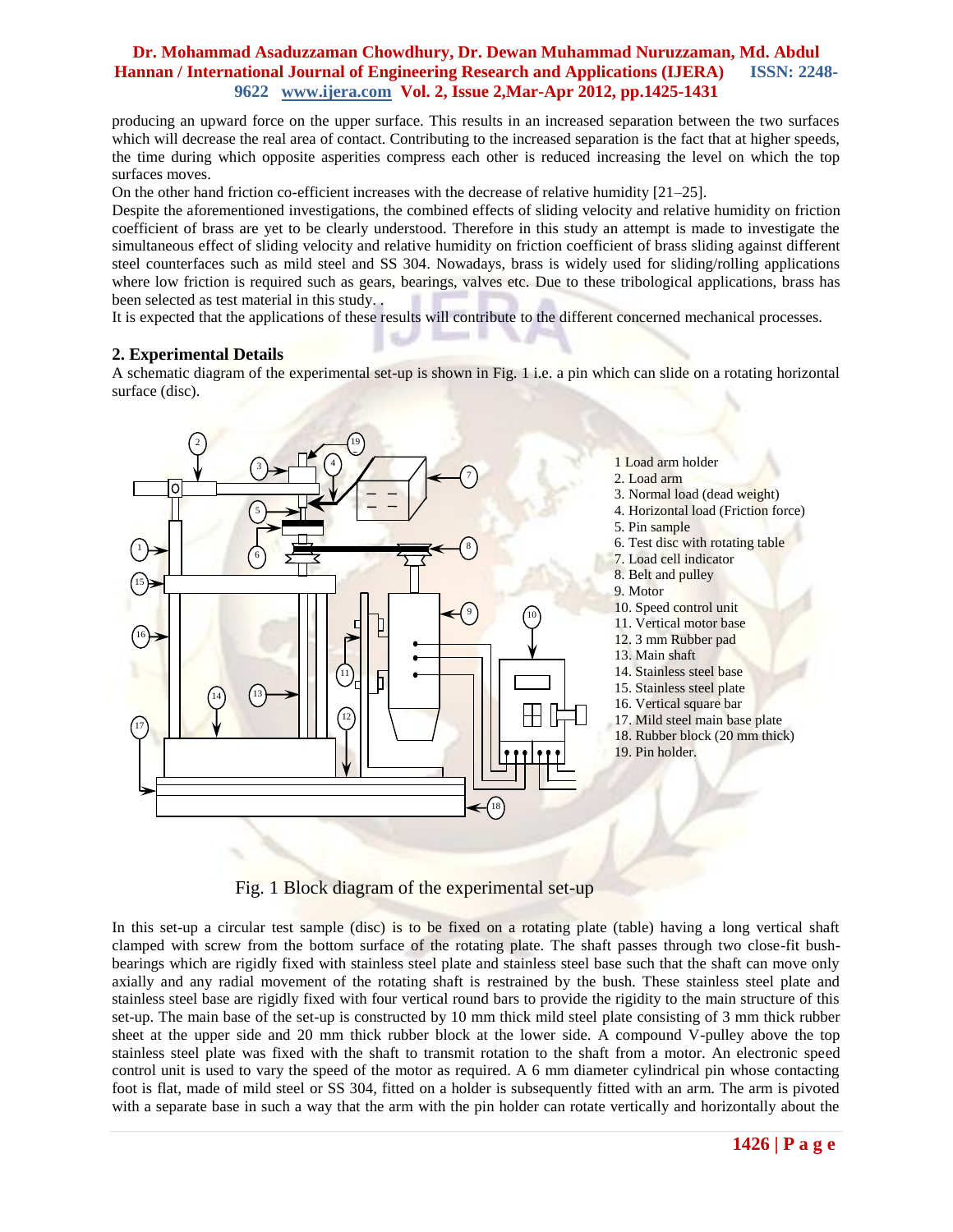pivot point with very low friction. Sliding speed can be varied by two ways (i) by changing the frictional radius and (ii) by changing the rotational speed of the shaft. In this research, sliding speed is varied by changing the rotational speed of the shaft while maintaining 25 mm constant frictional radius. To measure the frictional force acting on the pin during sliding on the rotating plate, a load cell (TML, Tokyo Sokki Kenkyujo Co. Ltd, CLS-10NA) along with its digital indicator (TML, Tokyo Sokki Kenkyujo Co. Ltd, Model no. TD-93A) was used. The coefficient of friction was obtained by dividing the frictional force by the applied normal force (load). To measure the surface roughness, Taylor Hobson Precision Roughness Checker (Surtronic 25) was used. Each test was conducted for 6 minutes of rubbing time with new pin and test sample. Furthermore, to ensure the reliability of the test results, each test was repeated five times and the scatter in results was small, therefore the average values of these test results were taken into consideration. The detail experimental conditions are shown in Table 1.

> в m.

 $\sim$ 

|         | Table 1: Experimental Conditions          |                              |
|---------|-------------------------------------------|------------------------------|
| Sl. No. | <b>Parameters</b>                         | <b>Operating Conditions</b>  |
| 1.      | Normal Load                               | 10 N                         |
| 2.      | <b>Sliding Velocity</b>                   | 20, 40, 60, 80, 100 cm/s     |
| 3.      | <b>Relative Humidity</b>                  | 60%, 80 %                    |
| 4.      | Disc material                             | Brass (64%Cu-34%Zn-2%Pb)     |
| 5.      | Pin materials                             | Mild steel (MS)              |
|         |                                           | Stainless steel 304 (SS 304) |
| 6.      | Average surface roughness of disk $(R_a)$ | $0.4 - 0.5 \mu m$ .          |
| 7.      | Average surface roughness of $pin(R_a)$   | About $0.3 \mu m$            |
| 8.      | <b>Surface Condition</b>                  | Dry                          |
| 9.      | <b>Duration of Rubbing</b>                | 6 minutes                    |

×

#### **3. Results and Discussion**

Fig. 2 shows the variation of friction coefficient with the duration of rubbing at different sliding velocity for sliding pair brass-MS at 60% relative humidity.





The curve of Fig. 2 drawn for sliding velocity 20 cm/sec shows the variation of friction coefficient of brass-MS pair with duration of rubbing. During the starting, value of friction coefficient is 0.24 which remains constant for 2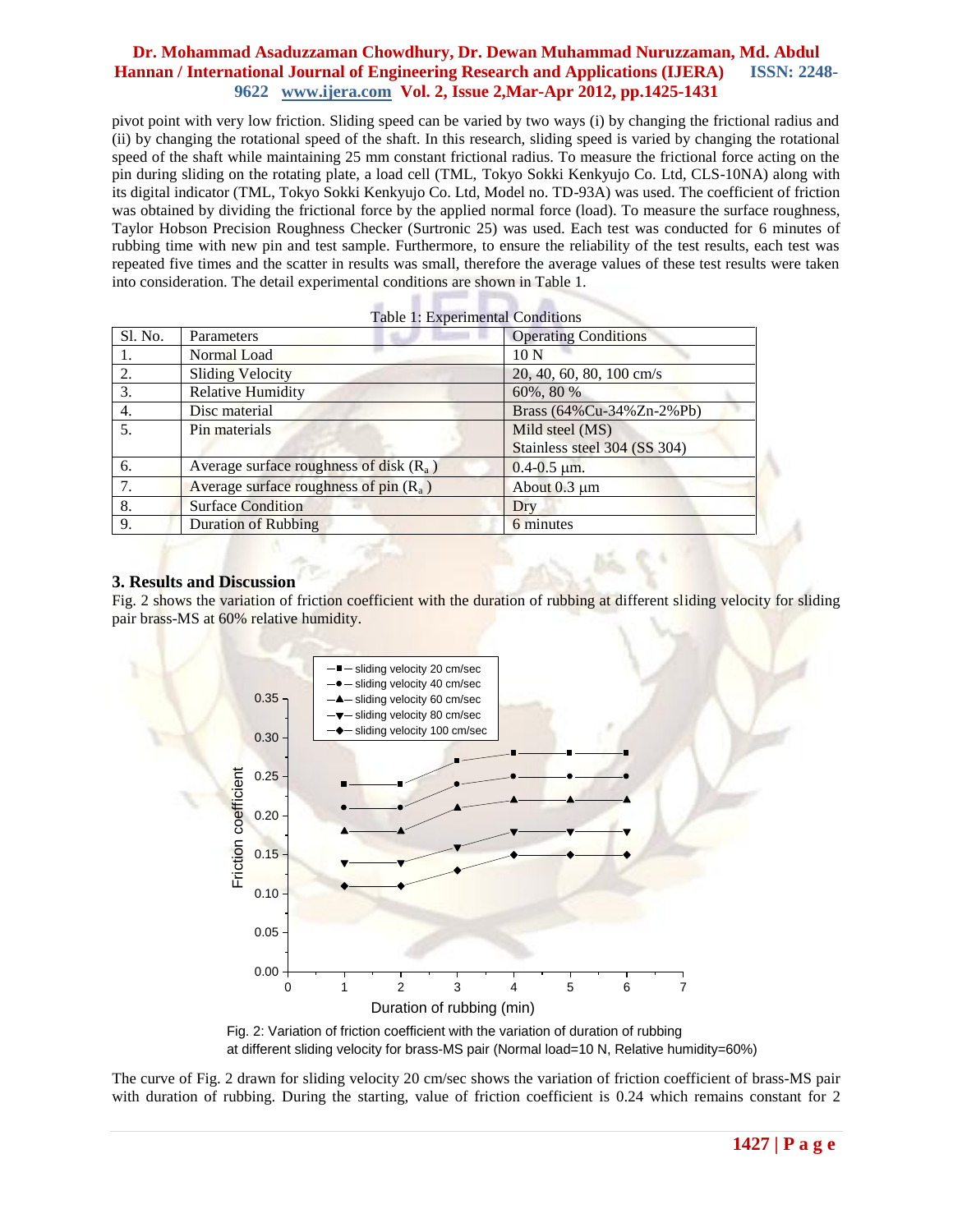minutes then increases almost linearly up to 0.28 over a duration of 4 minutes of rubbing and after that it remains constant for the rest of the experimental time. Other curves of this figure show the values of friction coefficient at 40, 60, 80 and 100 cm/sec sliding speed. All these curves show similar trend as before. Other parameters such as normal load (10 N), surface roughness ( $R_a$ = 0.40-0.50 µm) and relative humidity (60%) are identical for these five curves. These findings are in agreement with the findings of Chowdhury and Helali [26,27] for mild steel and composite materials. The friction at the time of starting is low and remains at its initial value for some time and the factors responsible for this low friction are due to the presence of a layer of foreign material. This surface in general comprises of (i) moisture, (ii) oxide of metals, (iii) deposited lubricating material, etc. Brass readily oxidizes in air, so that, at initial duration of rubbing, the oxide film easily separates the two material surfaces and there is little or no true metallic contact and also the oxide film has a low shear strength. During initial rubbing, the film (deposited layer) breaks up and clean surfaces come in contact which increase the bonding force between the contacting surfaces. At the same time due to the inclusion of trapped wear particles and roughening the substrate, the friction force increases due to the increase of ploughing effect. Increase of surface temperature, viscous damping of the friction surface, increased adhesion due to microwelding or deformation or hardening of the material might have some role on this increment of friction coefficient as well. After a certain duration of rubbing, the increase of roughness and other parameters may reach to a certain steady state value and hence the values of friction co-efficient remain constant for the rest of the time. In the curves of Fig. 2, it is also seen that the values of friction co-efficient decrease with the increase of sliding velocity. The decrease of friction coefficient of brass-MS couple with the increase of sliding velocity may be due to the change in the shear rate which can influence the mechanical properties of the mating materials. The strength of these materials is greater at higher shear strain rates [17,18] which results in a lower real area of contact and a lower coefficient of friction in dry contact condition. These findings are in agreement with the findings of Chowdhury and Helali [28] for mild steel, ebonite and GFRP sliding against mild steel.

Similar trends of results are obtained for friction coefficient with the variation of sliding velocity and duration of rubbing at 80% relative humidity for brass-MS pair and these results are presented in Fig. 3.



Fig. 3: Variation of friction coefficient with the variation of duration of rubbing at different sliding velocity for brass-MS pair (Normal load=10 N, Relative humidity=80%)

Figs 4 and 5 indicate the variation of coefficient of friction with the variation of sliding velocity and duration of rubbing of brass-SS pair for 60% and 80% relative humidity respectively. Similar behaviors are observed in the curves of Figs. 4 and 5 as that of the curves of Figs. 2 and 3 drawn for sliding pair brass-MS.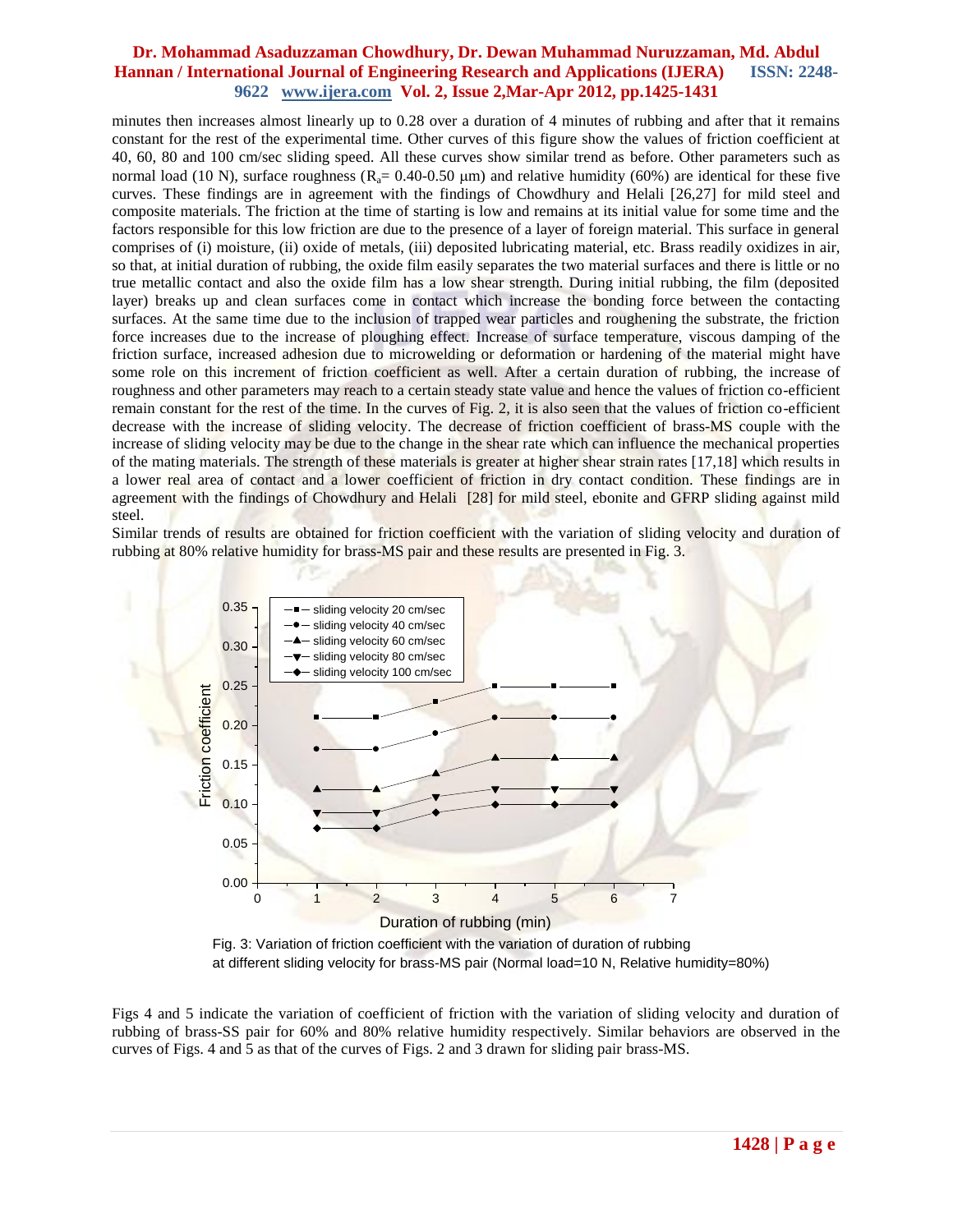

Fig. 4: Variation of friction coefficient with the variation of duration of rubbing at different sliding velocity for brass-SS pair (Normal load=10 N, Relative humidity=60%)



Fig. 5: Variation of friction coefficient with the variation of duration of rubbing at different sliding velocity for brass-SS pair (Normal load=10 N, Relative humidity=80%)

To observe the effect of relative humidity at different sliding velocity on friction coefficient for sliding pairs brass-MS and brass-SS, results are presented in Fig. 6. From this figure it is observed that friction coefficient at 60% relative humidity for sliding pairs brass-MS and brass-SS varies from 0.28 to 0.15 and 0.32 to 0.19 respectively. For 90% relative humidity values of friction coefficient vary from 0.25 to 0.1 and 0.26 to 0.11 for sliding pairs brass-MS and brass-SS respectively. This means that friction coefficient decreases with the increase of relative humidity for both brass-MS and brass-SS sliding couples. From the curves of Fig. 6 it is also found that the magnitudes of friction coefficient are higher for sliding pair brass-SS than that for sliding pair brass-MS at 60% relative humidity. On the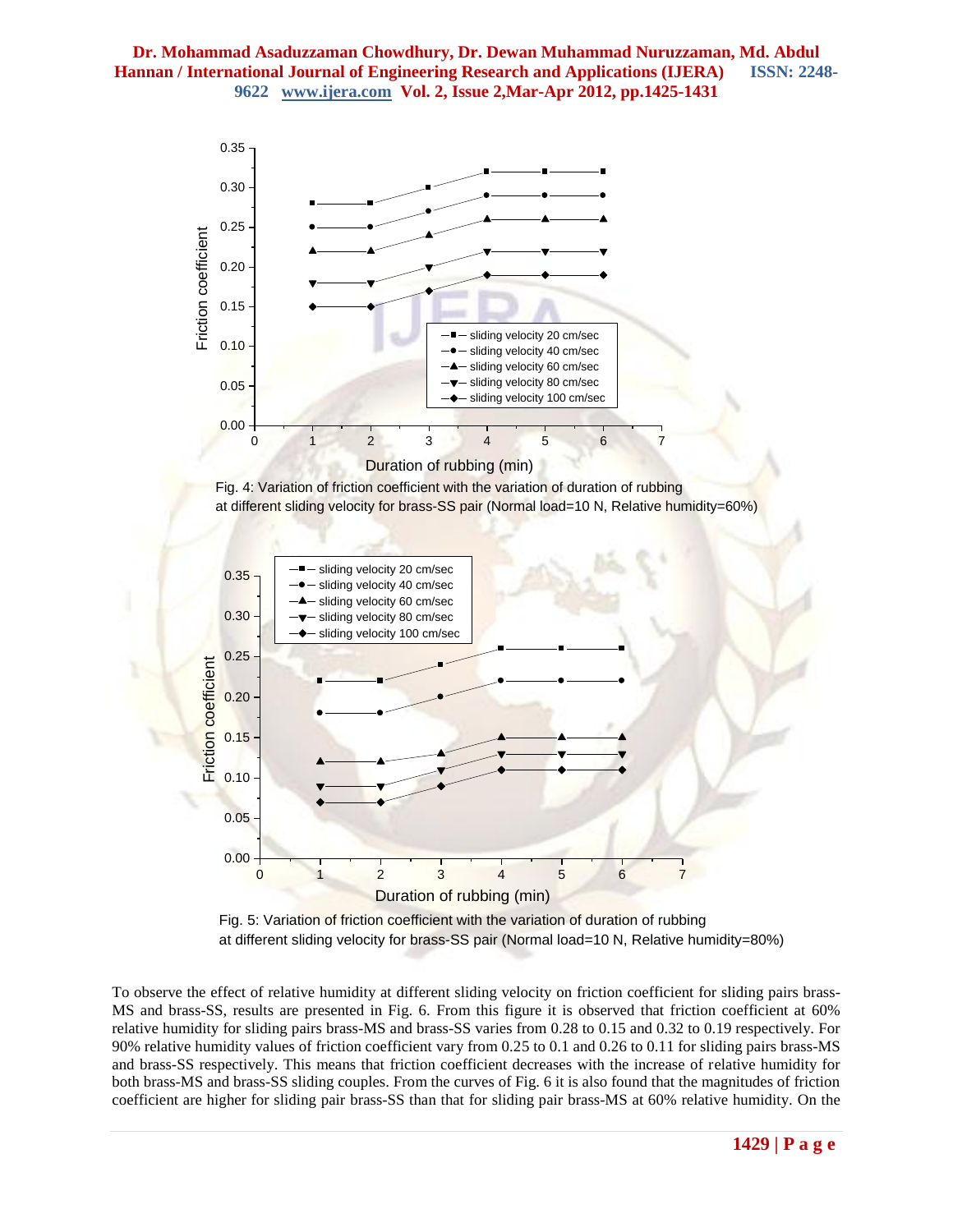other hand, at 80% relative humidity, there is a little difference between friction coefficient for sliding pair brass-SS and brass-MS. The increase of relative humidity might moisten the test disc surface that might have some lubricating effect and hence the friction force was reduced. Therefore, it can be concluded that with the increase of relative humidity, the values of friction co-efficient decrease. These findings are in agreement with the findings of Imada and Nakajima [21]. Similar trends are also observed for different materials [22-25] i.e. friction co-efficient decreases with the increase of relative humidity.



Fig. 6: Variation of friction coefficient with sliding velocity and relative humidity for different material pairs (Normal load=10 N)

#### **4. Conclusions**

Within the observed range, the presence of sliding velocity and relative humidity indeed affects the friction coefficient considerably. Friction coefficient varies with the duration of rubbing and after certain duration of rubbing, friction coefficient becomes steady for the observed range of sliding velocity. The values of friction coefficient decrease with the increase of sliding velocity and relative humidity of brass sliding against different steel counterfaces such as mild steel and SS 304. At 60% relative humidity, the magnitudes of friction coefficient of brass-SS pair are higher than that of brass-MS pair while at 80% relative humidity, there is a little difference in the values of friction coefficient of brass-SS and brass-MS pairs

As (i) the friction coefficient decreases with the increase of relative humidity and sliding velocity and (ii) magnitudes of friction coefficient are different for different sliding pairs, therefore maintaining appropriate level of sliding velocity and relative humidity as well as appropriate choice of sliding pair, friction may be kept to some optimum value to improve mechanical processes.

#### **References:**

- [1] Archard, J. F., 1980, "Wear Theory and Mechanisms," Wear Control Handbook, M. B. Peterson and W.O. Winer, eds., ASME, New York, NY, pp. 35-80.
- [2] Tabor, D., 1987, "Friction and Wear Developments Over the Last 50 Years," Keynote Address, Proc. International Conf. Tribology – Friction, Lubrication and Wear, 50 Years On, London, Inst. Mech. Eng., pp. 157-172.
- [3] Morgan Electrical Carbon, 1978, "Carbon Brushes And Electrical Machines," Morgan Electrical Carbon Handbook, Swansea, Quadrant Press Limited, Great Britain, pp. 165.
- [4] Oktay, S. T., and Suh, N. P., 1992, "Wear Debris Formation and Agglomeration," ASME Journal of Tribology, Vol. 114, pp. 379-393.